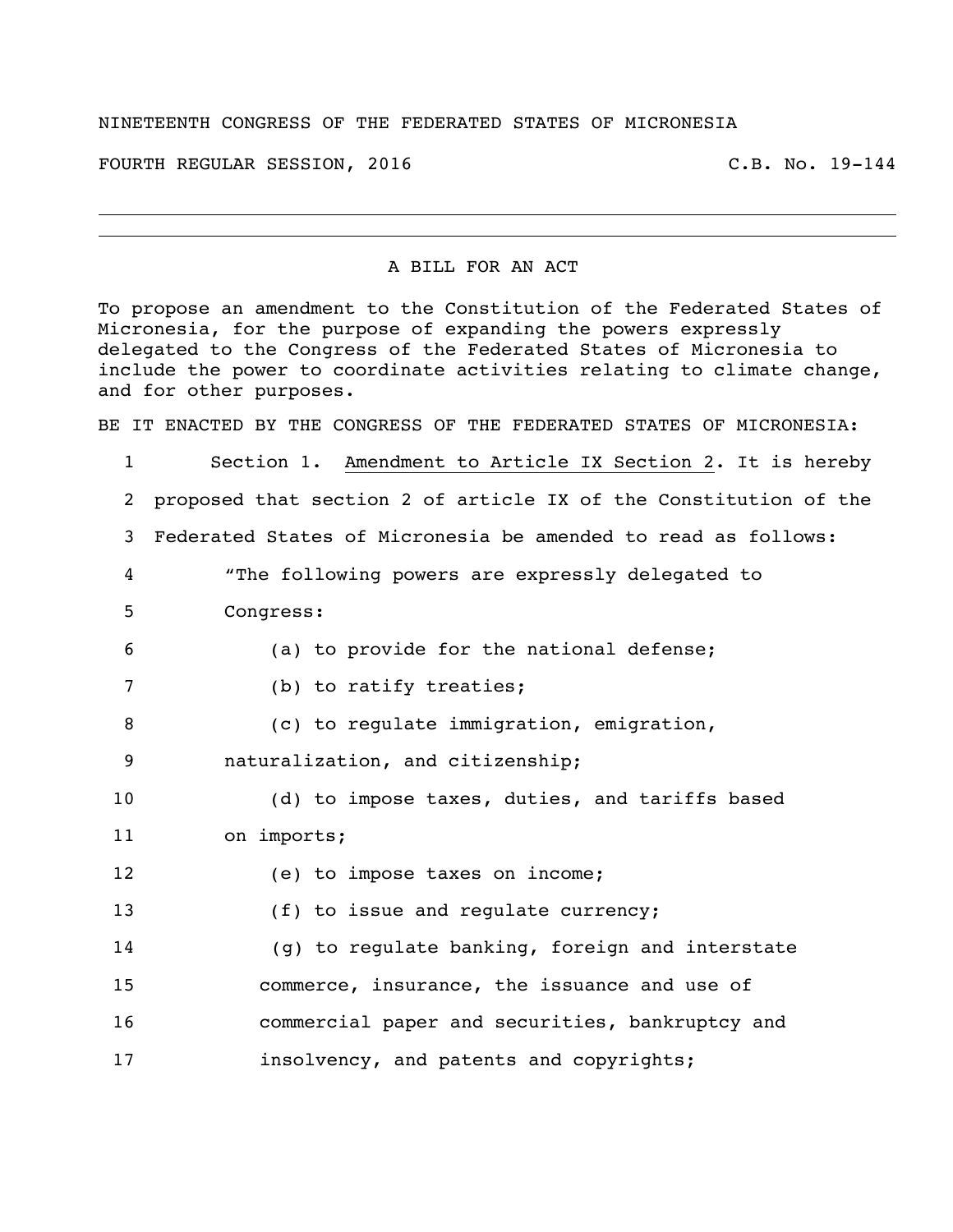C.B. No. 19-144

1 (h) to regulate navigation and shipping 2 except within lagoons, lakes, and rivers; 3 (i) to establish usury limits on major loans; 4 (j) to provide for a national postal system; 5 (k) to acquire and govern new territory; 6 (l) to govern the area set aside as the 7 national capital; 8 (m) to regulate the ownership, exploration, 9 and exploitation of natural resources within the 10 marine space of the Federated States of 11 Micronesia beyond 12 miles from island baselines; 12 (n) to establish and regulate a national 13 **public service system;** 14 (o) to impeach and remove the President, 15 Vice-President, and justices of the Supreme 16 Court; 17 (p) to define national crimes and prescribe 18 penalties, having due regard for local custom and 19 tradition: 20 (q) to override a Presidential veto by not 21 less than a 3/4 vote of all the state 22 delegations, each delegation casting one vote; 23 [and] 24 (r) to promote education and health by 25 setting minimum standards, coordinating state

\_\_\_\_\_\_\_\_\_\_\_\_\_\_\_\_\_\_\_\_\_\_\_\_\_\_\_\_\_\_\_\_\_\_\_\_\_\_\_\_\_\_\_\_\_\_\_\_\_\_\_\_\_\_\_\_\_\_\_\_\_\_\_\_\_\_\_\_\_\_ \_\_\_\_\_\_\_\_\_\_\_\_\_\_\_\_\_\_\_\_\_\_\_\_\_\_\_\_\_\_\_\_\_\_\_\_\_\_\_\_\_\_\_\_\_\_\_\_\_\_\_\_\_\_\_\_\_\_\_\_\_\_\_\_\_\_\_\_\_\_

2 of 3